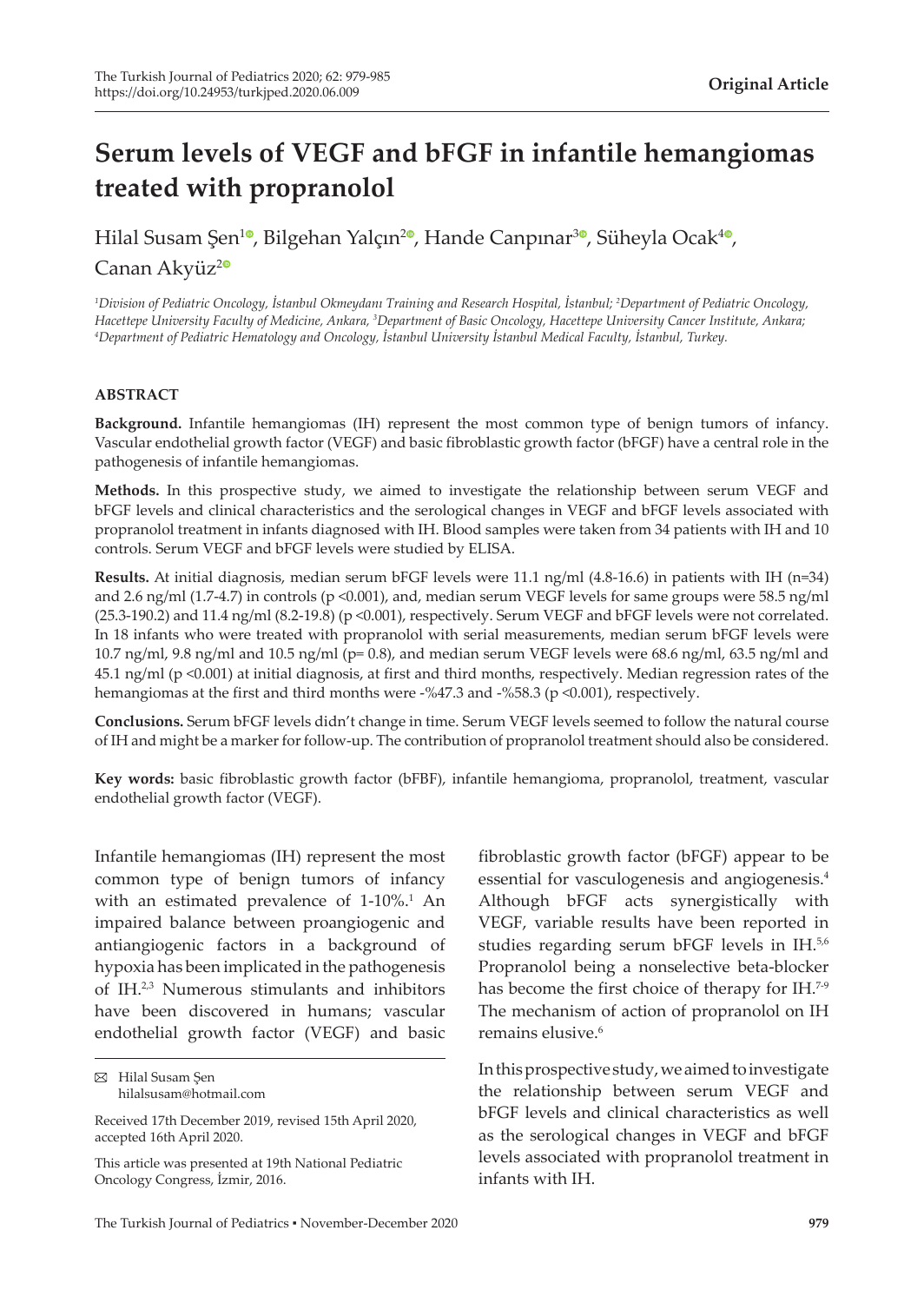# **Material and Methods**

Between September 2013 and September 2014, 34 newly diagnosed cases of IH and 10 agematched healthy controls were enrolled in the study. All patients had cutaneous hemangiomas at proliferation phase and none had received any previous treatment or underwent any local interventions for the hemangiomas. Proliferation phase of IH was defined as rapid growth during the first 6 months of life.<sup>2</sup> This growing may continue until 12 months.

This study was approved by the Noninterventional Clinical Research Ethics Board of Hacettepe University (GO 13/431). All the parents gave written informed consent for the study.

Physical examination findings were normal except for the cutaneous hemangiomas and routine laboratory tests were within normal limits for all cases. Twenty-two of 34 cases were followed regularly, 18 were administered oral propranolol treatment and 4 were followed with no treatment. All the hemangioma lesions were evaluated visually and the lesion sizes were measured by two researchers independently.

Peripheral venous blood samples of 34 cases were collected at the time of initial diagnosis. Additional blood samples were collected at the first and third months after diagnosis in 22/34 cases whom were followed-up regularly. Single peripheral venous blood samples were collected from the children in the ageand sex-matched control group. The serum samples obtained after centrifugation were stored at -20°C until analysis. The remaining 12 patients were followed without treatment. Treatment indications for our cases were in accordance with the recommendations derived from the relevant medical literature such as life threatening complications, functional impairment or ulceration.<sup>7</sup>

Eighteen infants who received propranolol treatment had routine hematological examinations, hepatic and renal function tests and also, electrocardiogram and echocardiography to rule out any cardiac disease before treatment. They were hospitalized for two days and propranolol was administered initially at a dose of 0.5 mg/kg orally and the dose was increased to 2 mg/kg gradually in two days under monitoring.

All frozen serum samples were thawed to room temperature and analyzed for VEGF and bFGF serum levels using a quantitative enzymelinked immunosorbent assay (ELISA) method using human VEGF/bFGF 96 ELISA kits according to the manufacturer's instructions (Molecular Devices, England). Standard curves were created. The units of measurement for serum VEGF and bFGF were pg/ml.

The relationship between serum VEGF and bFGF levels and clinical course of the IH in the follow up were analyzed for 18 infants treated with propranolol. Clinical course and response to treatment of hemangiomas were assessed clinically and pictures were taken periodically. Two investigators independently evaluated the changes in the hemangiomas visually and also the sizes were measured in two maximal dimensions perpendicular to each other in cm. Multiplication of 2 dimensions was calculated and their averages were recorded.

For each case, the follow-up percent changes were assessed both visually and by measurement by both researchers (designated as a) and the follow-up percent changes in the lesion sizes measured as described above (designated as b) were calculated. For evaluation of response of hemangiomas, patients were grouped according to the degree of treatment response in percentages  $[(a + b)/2]$  as follows: group 1 for <30% improvement or poor response, group 2 as 30% to <70% improvement or good response and group 3 as >70% improvement or excellent response. The response evaluation methodology was based on the system defined by Achauer et al.10 with modifications.

## *Statistical analysis*

In the statistical analyses, the mean values in the subgroups were compared using t-test,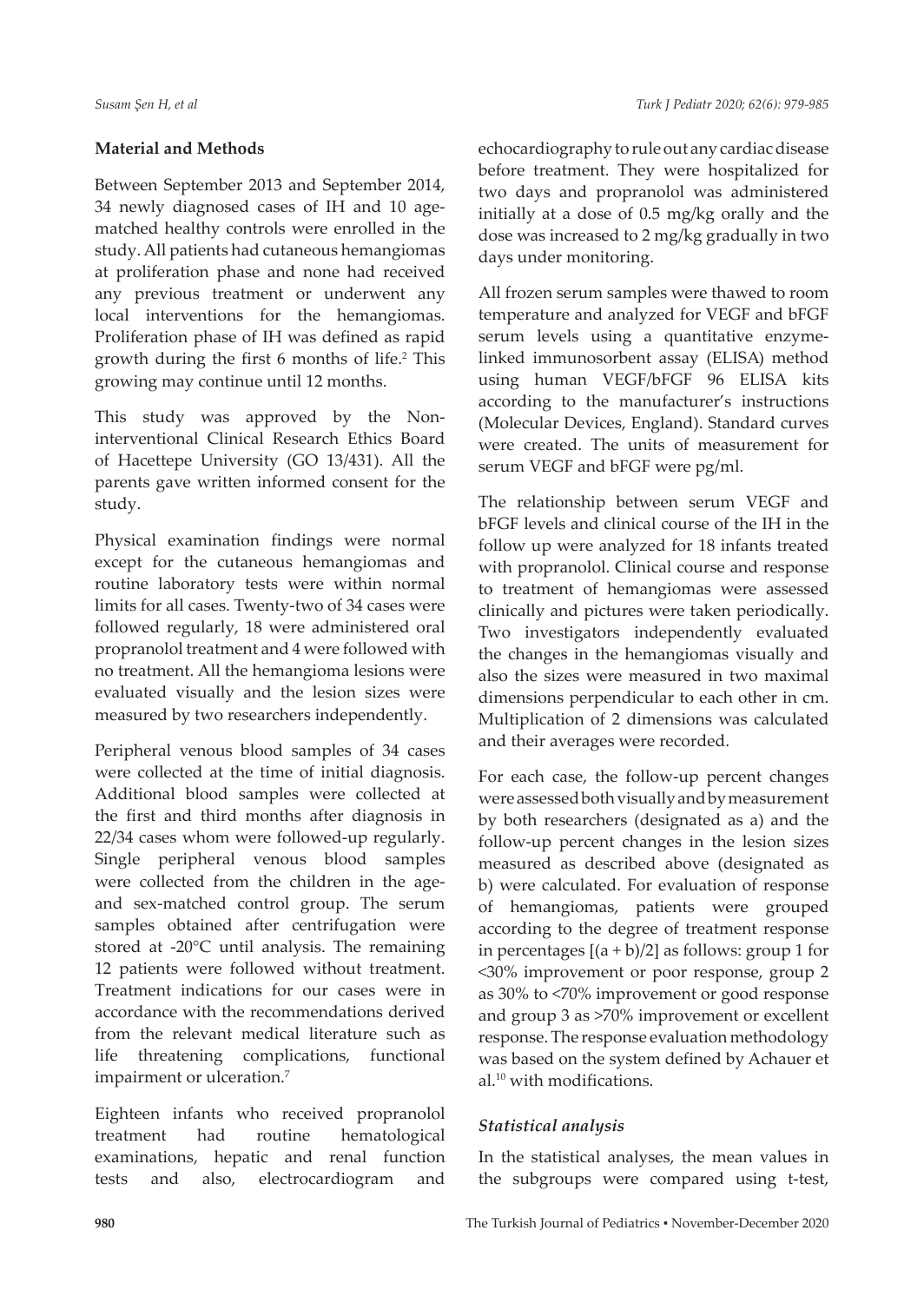and the median values between unrelated pairs of variables were compared using the Mann-Whitney U test or Kruskal-Wallis tests. Correlations between sets of data was analyzed with the Pearson test and linear regression analysis. The median percent of regression rates of the hemangiomas and median values of serum VEGF and bFGF at different time points were compared using the Friedman test. In every instance, a p-value < 0.05 was considered statistically significant.

#### **Results**

Thirty-four patients with IH and 10 healthy controls were included in the study. Median age of 34 patients with IH (Female/Male, 29/5) was 5.5 months (0.8-37 months) and that of the control group (Female/Male, 5/5) was 4.9 months (2.1-23 months). Twenty patients were younger than 6 months (58%) and 31 (91%) patients were younger than 1 year. Twenty-four (70%) patients had single cutaneous IH, 8 had two lesions and the remaining two had 3 lesions (total 46 lesions in 34 patients). The localizations of lesions were as follows: 36 (78%) in the head and neck, 7 (15%) on the trunk and remaining 3 on the extremities. The greatest diameter of the hemangioma lesions ranged between 1 and

8 cm (median 3 cm) and the total lesion sizes (multiplication of 2 diameters) ranged between  $1 - 25$  cm<sup>2</sup> (median 6 cm<sup>2</sup>); 62% of the lesions were  $>4$  cm<sup>2</sup>.

At the time of initial diagnosis; median serum VEGF levels were 58.5 ng/ml (25.3-190.2) in 34 IH patients and 11.4 ng/ml (8.2-19.8) in the control group ( $p < 0.001$ ); median serum bFGF levels were 11.1 ng/ml (4.8-16.6) in 34 IH patients and 2.6 ng/ml (1.7-4.7) in the control group. Initial serum VEGF and bFGF levels were not correlated but both were significantly higher in IH cases than controls ( $p \le 0.001$ ). There were no significant differences in serum levels of VEGF and bFGF between patients younger than 6 months (n= 20) and older than 6 months (n= 14), and also between males and females. No correlation was found between total tumor size and serum levels of bFGF or VEGF. Median regression rates by appearance and size after 1 and 3 months were -47.3% and -58.3% (p <0.001), respectively.

In 18 infants treated with propranolol, there were no major treatment-related adverse effects. Efficacy for propranolol treatment was evaluated as follows: excellent response in 5 patients (27%), good response in 11 patients (61%) and poor response in 2 (11%) patients.



**Fig. 1 a-b.** Serial serum VEGF levels in 14 infantile hemangioma cases who were treated with propranolol and had serial measurements.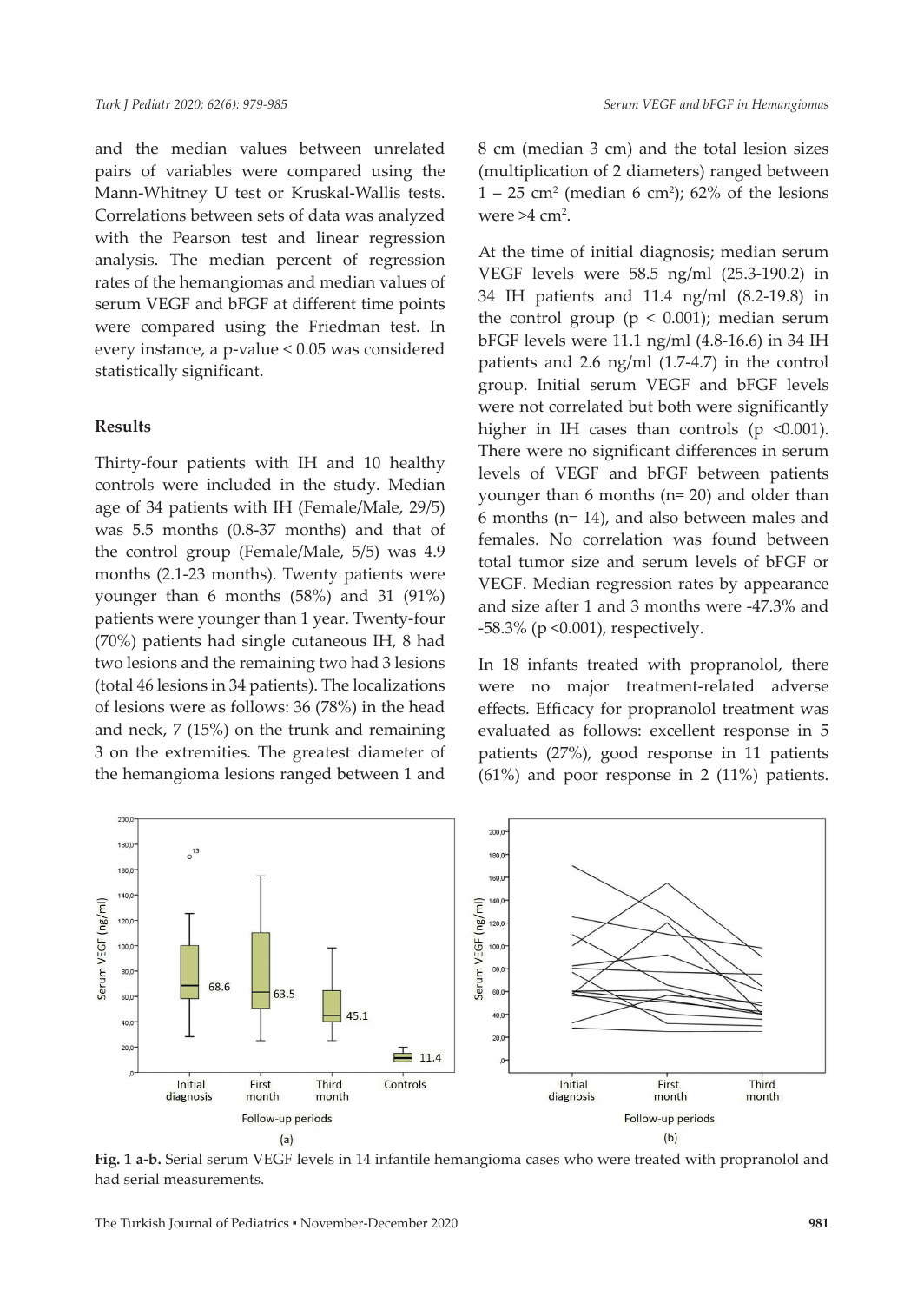

**Fig. 2 a-b.** Serial serum bFGF levels in 14 infantile hemangioma cases who were treated with propranolol and had serial measurements.

The total response rate was 89%. No infants were withdrawn from treatment because of side effects. Follow up analysis was performed for 18 cases who received propranolol and had serial measurements at three-time points. In those 18 infants, at initial diagnosis, the first and third months median serum levels of bFGF were 11.1 ng/ml, 9.8 ng/ml and 10.5 ng/ml (p= 0.8) and median serum levels of VEGF were 68.6 ng/ml, 63.5 ng/ml and 45.1 ng/ml (p <0.001), respectively (Figs. 1 and 2). Both VEGF and bFGF were significantly higher than the control group at all the time points. The decrease in serum VEGF levels was most significant in the third month of follow-up.

#### **Discussion**

Both VEGF and bFGF are important proangiogenic growth factors that can stimulate both endothelial cell proliferation and differentiation and promote vasculogenesis.<sup>11</sup> Excessive expression of VEGF and bFGF in hemangioma tissue has been confirmed in various studies, which parallels the proliferating phase of hemangioma growth.5,12-14 Although increased serum levels of VEGF in infants with IH compared to vascular malformations and

healthy controls have been documented in many studies<sup>13,15-20</sup>, data examining the role of serum bFGF in IH were reported much less.5,6,13,21-23 Przewratil et al.<sup>5,13</sup> reported that serum bFGF levels were not elevated in patients with hemangiomas but were high locally around the lesion and they hypothesized that bFGF has a strong local activity and serum levels may not reflect its activity in tissues.

In our study, almost all of the hemangioma lesions were in the proliferation phase because 31 (91%) patients were younger than 1 year. Our patients had significantly elevated serum VEGF and bFGF levels at the initial presentation compared with the control group which supports the hypothesis of increased activity of these cytokines. The results for elevated serum VEGF levels are parallel many similar studies.13,15-20 On the other hand, elevated serum bFGF levels contradict with that of Przewratil et al.5,13 but are comparable to findings reported in more recent studies.<sup>6,20,22</sup> In agreement with our findings for bFGF, elevated levels of bFGF were also found in the urine of patients with IH.<sup>16,23</sup>

Currently, oral propranolol is the preferred first-line treatment for IH and response rates to treatment with propranolol are high, ranging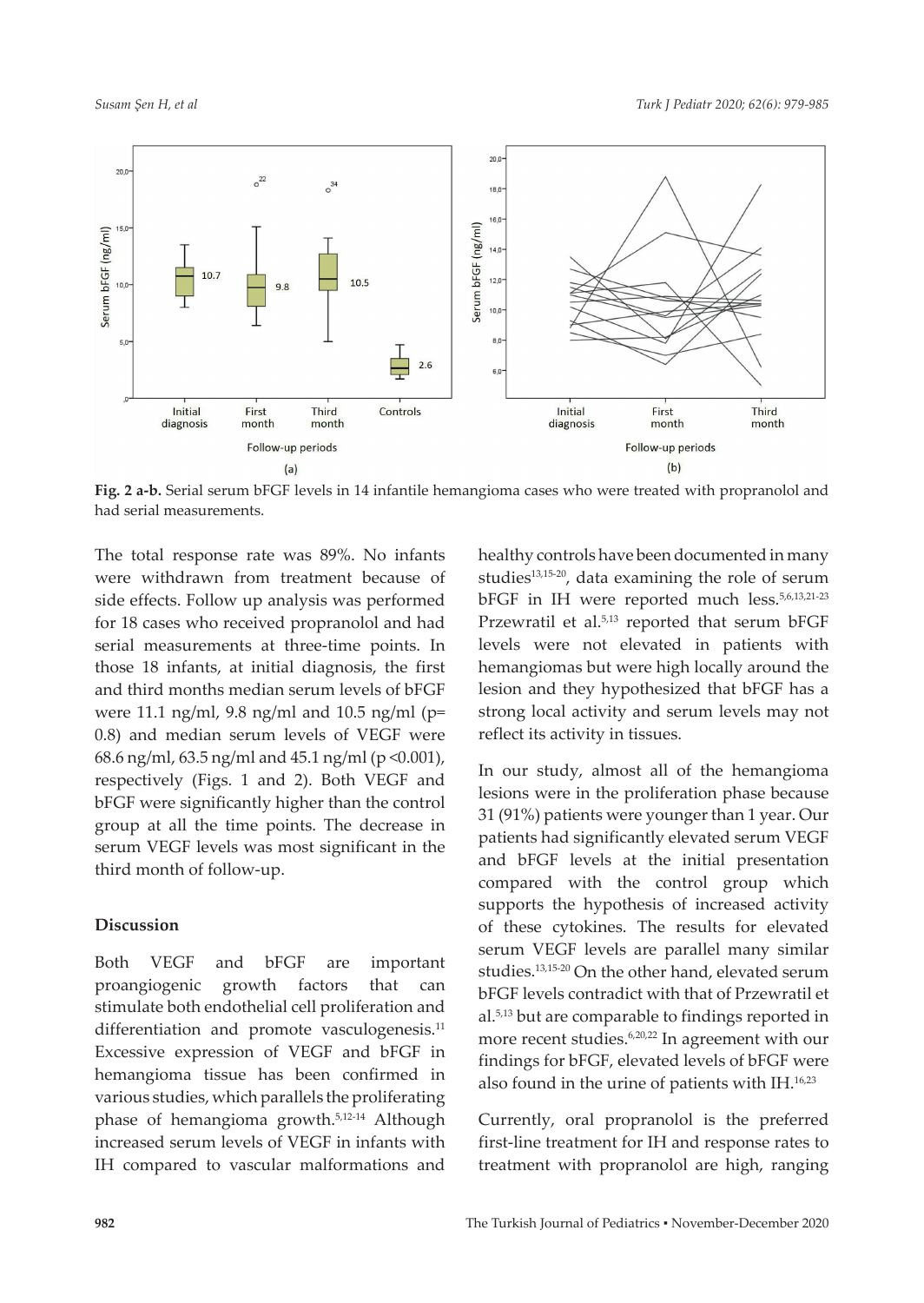from 80% to 100%. Based on case reports and series oral propranolol appears to have a favorable safety profile in children.24-26

Plasma VEGF levels significantly decreased in the following months after starting propranolol in our study. These results are consistent with the results in similar studies investigating the effects of propranolol on serum cytokines.<sup>6,17-19,22</sup> The decrease in serum VEGF levels was much more significant after 12 weeks of propranolol treatment. Chen et al.<sup>18</sup> reported that very high serum VEGF levels decreased significantly after one month compared to three months of treatment with propranolol. In a recent study, Przewratil et al.<sup>27</sup> found no significant decrease in serum VEGF levels after propranolol treatment. They stated that their results were difficult to explain and did not support the theory of antiangiogenic properties of propranolol. Depending on our results, we propose that the measurement of serum VEGF may be a useful tool for predicting the course of IH and monitoring the efficacy of treatment with propranolol especially for deep-seated lesions.

The mechanisms of action of propranolol in IH remain unclear. Early effects of propranolol are proposed to be vasoconstriction, intermediate effects involve the inhibition of angiogenesis resulting from the blocking of proangiogenic cytokines such as VEGF and bFGF and longterm effects are characterized by induction of apoptosis in IH endothelial cells which result in tumor regression.<sup>28,29</sup> Léauté-Labréze and colleagues<sup>30</sup> also postulated that propranolol may decrease expression of bFGF and VEGF.

Wu et al.<sup>6</sup> reported that serum concentrations of VEGF, bFGF, and MMP-9 decreased significantly in the treatment group 8 weeks after medication. They concluded that the mechanism underlying the effects of propranolol may be associated with the downregulation of VEGF, bFGF and MMP-9 expression. Also, Babiak-Choroszczak et al.<sup>22</sup> reported a decrease in serum VEGF and bFGF levels in the course of propranolol treatment of IH.

In hemangioma derived stem cells, Zhang et al.12 showed that propranolol is capable of downregulating the expression of VEGF mRNA and decreasing VEGF protein levels. They also found that propranolol can downregulate the expression of bFGF, although not as pronounced as that observed for VEGF expression.12

Our results did not confirm the effect of propranolol treatment on bFGF levels, since the expression of bFGF remained elevated during propranolol therapy in contrast to VEGF levels. This finding might indicate different effects of bFGF in the pathogenesis and course of IH.

Initial serum VEGF and bFGF levels were not correlated in our study. Our results are consistent with a recent study by El Raggal et al.20 In our study, no correlation was found between the serum cytokine levels and patient ages. Our results are consistent with other reports confirming a lack of gender and age differences in serum VEGF and bFGF levels in IH.17,19 No such correlation was found in the control group as well.Another finding of this study was the lack of correlation between the serum VEGF and bFGF levels and the size of the lesions.

Propranolol has revolutionized the treatment of IHs while the exact mechanism of action is poorly understood.7,8,26 Propranolol may be exerting its effect primarily through the inhibition of VEGF. Other mechanisms might also be dominant in inhibition of IH growth by propranolol beyond effects on bFGF. We may speculate that initially high serum bFGF levels may reflect the bFGF activity in IH pathogenesis, but may not be useful for monitoring the treatment response and effectiveness of propranolol during followup.

This study has some limitations. We studied only a small cohort of patients. Additionally, the study included limited measurement values as an objective outcome assessment. These findings require further study and a large cohort of patients and the control group.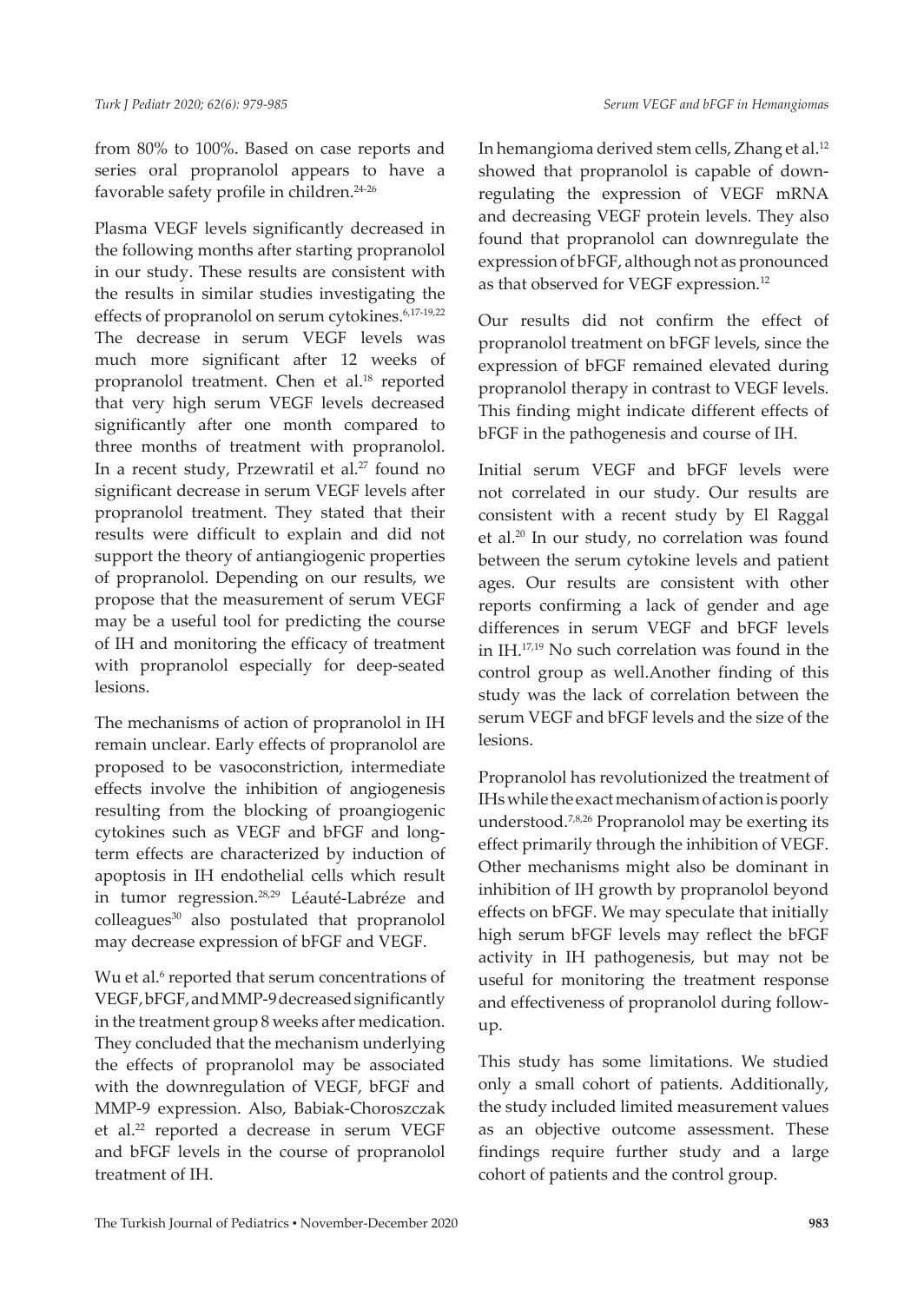In conclusion, serum VEGF and bFGF levels were significantly elevated in IH. Serum bFGF levels didn't change over time. The results of our study add significant information regarding serum levels of both VEGF and bFGF during propranolol treatment which may help predict the mechanism of action of propranolol. Measurement of VEGF may be a useful tool for predicting the course of IH and monitoring the efficacy of propranolol.

### **Acknowledgement**

This study was supported by a grant from the Scientific Research Projects Coordination Unit of Hacettepe University.

## **REFERENCES**

- 1. Ma X, Zhao T, Xiao Y, et al. Preliminary experience on treatment of infantile hemangioma with lowdose propranolol in China. Eur J Pediatr 2013; 172: 653-659.
- 2. Smolinski KN, Yan AC. Hemangiomas of infancy: clinical and biological characteristics. Clin Pediatr (Phila) 2005; 44: 747-766.
- 3. Hagen R, Ghareeb E, Jalali O, Zinn Z. Infantile hemangiomas: what have we learned from propranolol? Curr Opin Pediatr 2018; 30: 499-504.
- 4. Folkman J. Clinical application of research on angiogenesis. N Engl J Med 1995; 333: 1757 1763
- 5. Przewratil P, Sitkiewicz A, Andrzejewska E. Serum levels of basic fibroblastic growth factor (bFGF) in children with vascular anomalies: another insight into endothelial growth. Clin Biochem 2010; 43: 863- 867.
- 6. Wu S, Wang B, Chen L, et al. Clinical efficacy of propranolol in the treatment of hemangioma and changes in serum VEGF, bFGF and MMP-9. Exp Ther Med 2015; 10: 1079-1083.
- 7. Krowchuk DP, Frieden IJ, Mancini AJ, et al; Subcommittee on the management of infantile hemangiomas Clinical practice guideline for the management of infantile hemangiomas. Pediatrics 2019; 143: e20183475.
- 8. Satterfield KR, Chambers CB. Current treatment and management of infantile hemangiomas. Surv Ophthalmol 2019; 64: 608-618.
- 9. Yang H, Hu DL, Shu Q, Guo XD. Efficacy and adverse effects of oral propranolol in infantile hemangioma: a meta-analysis of comparative studies. World J Pediatr 2019; 15: 546-558.
- 10. Achauer BM, Chang CJ, Vander Kam VM. Management of hemangioma of infancy: review of 245 patients. Plast Reconstr Surg 1997; 99: 1301-1308.
- 11. Gupta K, Zhang J. Angiogenesis: a curse or cure? Postgrad Med J 2005; 81: 236-242.
- 12. Zhang L, Mai HM, Zheng J, et al. Propranolol inhibits angiogenesis via down-regulating the expression of vascular endothelial growth factor in hemangioma derived stem cell. Int J Clin Exp Pathol 2014; 7: 48-55.
- 13. Przewratil P, Sitkiewicz A, Wyka K, Andrzejewska E. Serum levels of vascular endothelial growth factor and basic fibroblastic growth factor in children with hemangiomas and vascular malformationspreliminary report. Pediatr Dermatol 2009; 26: 399- 404.
- 14. Frischer JS, Huang J, Serur A, Kadenhe A, Yamashiro DJ, Kandel JJ. Biomolecular markers and involution of hemangiomas. J Pediatr Surg 2004; 39: 400-404.
- 15. Zhang L, Lin X, Wang W, et al. Circulating level of vascular endothelial growth factor in differentiating hemangioma from vascular malformation patients. Plast Reconstr Surg 2005; 116: 200-204.
- 16. Zhang L, Chen Q, Li D, Li XW, Wang HG, Li GZ. Evaluation of the role of serum vascular endothelial growth factor and urinary basic fibroblast growth factor in differential diagnosis of vascular anomalies. Zhonghua Yi Xue Za Zhi 2011; 91: 1092-1095.
- 17. Yuan WL, Jin ZL, Wei JJ, Liu ZY, Xue L, Wang XK. Propranolol given orally for proliferating infantile haemangiomas: analysis of efficacy and serological changes in vascular endothelial growth factor and endothelial nitric oxide synthase in 35 patients. Br J Oral Maxillofac Surg 2013; 51: 656-661.
- 18. Chen XD, Ma G, Huang JL, et al. Serum-level changes of vascular endothelial growth factor in children with infantile hemangioma after oral propranolol therapy. Pediatr Dermatol 2013; 30: 549-553.
- 19. Ozeki M, Nozawa A, Hori T, et al. Propranolol for infantile hemangioma: effect on plasma vascular endothelial growth factor. Pediatr Int 2016; 58: 1130- 1135.
- 20. El-Raggal NM, El-Farrash RA, Saad AA, Attia EAS, Saafan HA, Shaaban IS. Circulating levels of vascular endothelial growth factor and basic fibroblastic growth factor in infantile hemangioma versus vascular malformations. Clin Appl Thromb Hemost 2018; 24: 663-668.